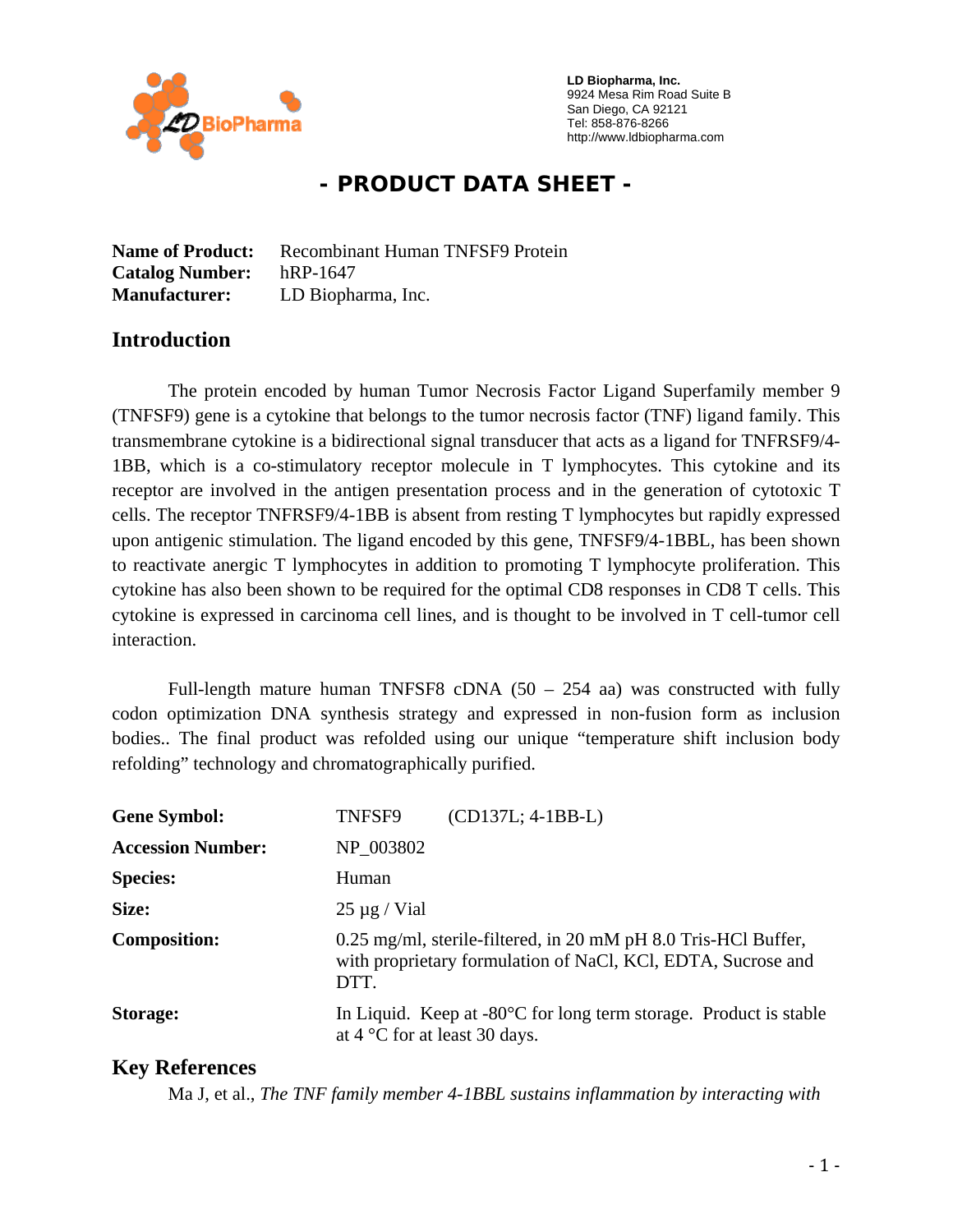

 **LD Biopharma, Inc.**  9924 Mesa Rim Road Suite B San Diego, CA 92121 Tel: 858-876-8266 http://www.ldbiopharma.com

*TLR signaling components during late-phase activation*. Sci Signal 6 (295), RA87 (2013)

Moh MC, et al., *Tumor necrosis factor receptor 1 associates with CD137 ligand and mediates its reverse signaling*. FASEB J. 27 (8), 2957-2966 (2013)

Zhao S, et al., *CD137 ligand is expressed in primary and secondary lymphoid follicles and in B-cell lymphomas: diagnostic and therapeutic Implications.* Am. J. Surg. Pathol. 37 (2), 250-258 (2013)

Park SJ, et al., *Reverse signaling through the co-stimulatory ligand, CD137L, as a critical mediator of sterile inflammation*. Mol. Cells 33 (6), 533-537 (2012)

Arch RH et al., *4-1BB and Ox40 are members of a tumor necrosis factor (TNF)-nerve growth factor receptor subfamily that bind TNF receptor-associated factors and activate nuclear factor kappaB*. Mol. Cell. Biol. 18 (1), 558-565 (1998)

## **Applications**

- 1. May be used for in vitro human TNFSF9 mediated T cell activation regulatory with this protein as either as soluble factor or as coating matrix
- 2. May be used for specific antibody production.

### **Quality Control**

Purity:  $> 90\%$  by SDS-PAGE.

### **Recombinant Protein Sequence**

GACPWAVSGARASPGSAASPRLREGPELSPDDPAGLLDLRQGMFAQLVAQNVLLIDGPLSWYSD PGLAGVSLTGGLSYKEDTKELVVAKAGVYYVFFQLELRRVVAGEGSGSVSLALHLQPLRSAAGA AALALTVDLPPASSEARNSAFGFQGRLLHLSAGQRLGVHLHTEARARHAWQLTQGATVLGLFRV TPEIPAGLPSPRSE

Before TEV cut:46.0 kD

MTLHRNEYGIASILDSYQCTAEISLADLATIFFAQFVQEATYKEVSKMVKDALTAIEKPTGDEQ SSGCLENQLPAFLEELCHEKEILEKYGHSDCCSQSEEGRHNCFLAHKKPTPASIPLFQVPEPVT SCEAYEEDRETFMNKFIYEIARRHPFLYAPTILLWAARYDKIIPSCCKAENAVECFQTKAATVT KELRESSGGSHHHHHHGSENLYFQGACPWAVSGARASPGSAASPRLREGPELSPDDPAGLLDLR QGMFAQLVAQNVLLIDGPLSWYSDPGLAGVSLTGGLSYKEDTKELVVAKAGVYYVFFQLELRRV